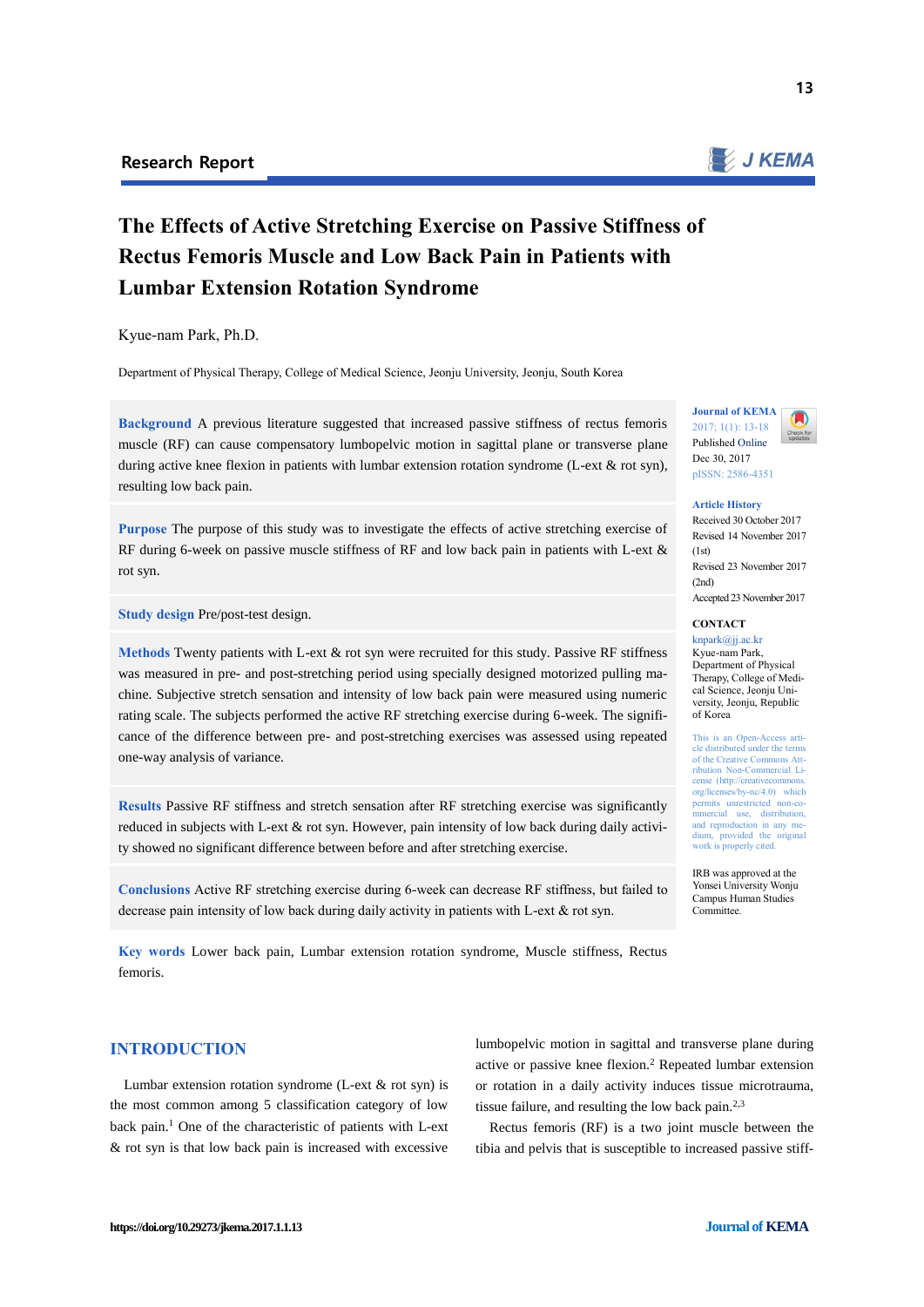ness in patients with low back pain[.](#page-4-2) <sup>4</sup> Previous research suggested that increased passive muscle stiffness of RF can be considered as possible reasons of excessive lumbar exten-sion and rotation during active or passive knee flexion.<sup>[2,](#page-4-0)[5](#page-4-3)</sup>

Active muscle stretching is effective management to re-duce the passive muscle stiffness.<sup>[6](#page-4-4)</sup> Previous studies demonstrated the effects of stretching exercise on passive muscle stiffness in healthy subjects.<sup>[7,](#page-4-5)[8](#page-4-6)</sup> Passive muscle stiffness of hamstrings was decreased by 31% after 4-week stretching program in healthy subjects[.](#page-4-5)<sup>7</sup> The passive stiffness of gastrocnemius muscle was also immediately reduced by 47% after passive stretching program in healthy subject[s.](#page-4-6) $8$  However, there has not been investigated the effects of RF stretching exercise on the reduction of passive muscle stiffness of RF in patients with low back pain, especially L-ext & rot syn. No studies have been investigated the effects of reduced RF stiffness by active stretching exercise on the pain intensity of low back in subjects with L-ext & rot syn.

The aim of the this study was to investigate the effects of active RF stretching exercise on the change of objective RF passive stiffness, subjective stretch sensation, and the low back pain intensity in subjects with L-ext & rot syn. We hypothesized that there would be differences in (1) the RF passive stiffness, (2) stretch sensation, (3) intensity of low back pain during daily activity after active RF stretching program.

## **METHODS**

#### **Participants**

We recruited twenty subjects with L-ext & rot syn (14

males and 6 females). The characteristics of subjects were mean age of  $23.7\pm3.2$  years, mean height of  $172.6\pm4.7$  cm, and a mean weight of 68.9±4.2 kg. The inclusion criteria for this study were 1) the same as criteria for classifying L-ext & rot sy[n](#page-4-0), proposed by Sahrmann<sup>2</sup> and Van Dillen et al.<sup>1</sup> (Table 1) and that duration of low back pain were over 6 wee[k.](#page-4-7) <sup>9</sup> An examiner in this study had 6-year experience for evaluating patients with low back pain using classification method of movement system impairments. The exclusion criteria were present radiating pain, strain injury of RF, knee joint contractures and muscle strength weakness of the hamstrings that would not be able to flex the knee actively in the prone position. Prior to this study, the principal investigator explained all procedures and signed an informed consent form to recruited subjects. This study was approved by the Yonsei University Wonju Campus Human Studies Committee.

#### **Measurement of passive RF stiffness**

A test leg for passive RF stiffness were determined the side of greater low back pain and lumbar extension or rotation during performing active prone knee flexion.<sup>10</sup> The subject was positioned in resting sidelying position on a treatment table, which is antigravity position to measure passive RF stiffness. In order to ensure the relaxed position throughout the all period of the measurement of passive RF stiffness, surface electromyographic monitoring (Noraxon, Scottsdale, Arizona, USA) on RF was used. Before attaching the electromyographic electrode for RF, the skin was cleaned with alcohol. The electrode for RF was attached on medial anterior surface of the thigh, approximately halfway

Table 1. Movement tests for classifying the lumbar extension rotation syndrome

| Table 1. MOVEMENt lests for classifying the funnoal extension fotation syndrome |                                               |                                                         |
|---------------------------------------------------------------------------------|-----------------------------------------------|---------------------------------------------------------|
| Position                                                                        | Test items                                    | Test responses with increased low back pain             |
| <b>Standing</b>                                                                 | Alignment                                     | Increased lumbar extension                              |
|                                                                                 |                                               | Increased anterior pelvic tilt with hip flexion         |
|                                                                                 |                                               | Asymmetrical paraspinal hypertrophy                     |
|                                                                                 | Return from forward bending                   | Initiated movement with lumbar extension                |
|                                                                                 | Side bending                                  | Increased lumbar rotation                               |
| Supine                                                                          | Active hip and knee flexion-unilateral        | Increased lumbar rotation with pelvic rotation          |
|                                                                                 | Hip external rotation/abduction in hook lying | Increased lumbar rotation with pelvic rotation          |
| Sidelying                                                                       | Alignment                                     | Increased lumbar extension and lateral bending/rotation |
| Prone                                                                           | Alignment                                     | Increased lumbar extension                              |
|                                                                                 | Active knee flexion-unilateral                | Increased lumbar extension with anterior pelvic tilt    |
|                                                                                 |                                               | Increased lumbar rotation with pelvic rotation          |
| Qua-                                                                            | Alignment                                     | Flat lumbar spine                                       |
| druped                                                                          |                                               | Asymmetrical paraspinal hypertrophy                     |
|                                                                                 | Rock backward                                 | Increased lumbar rotation                               |
|                                                                                 | Rock forward                                  | Increased lumbar extension                              |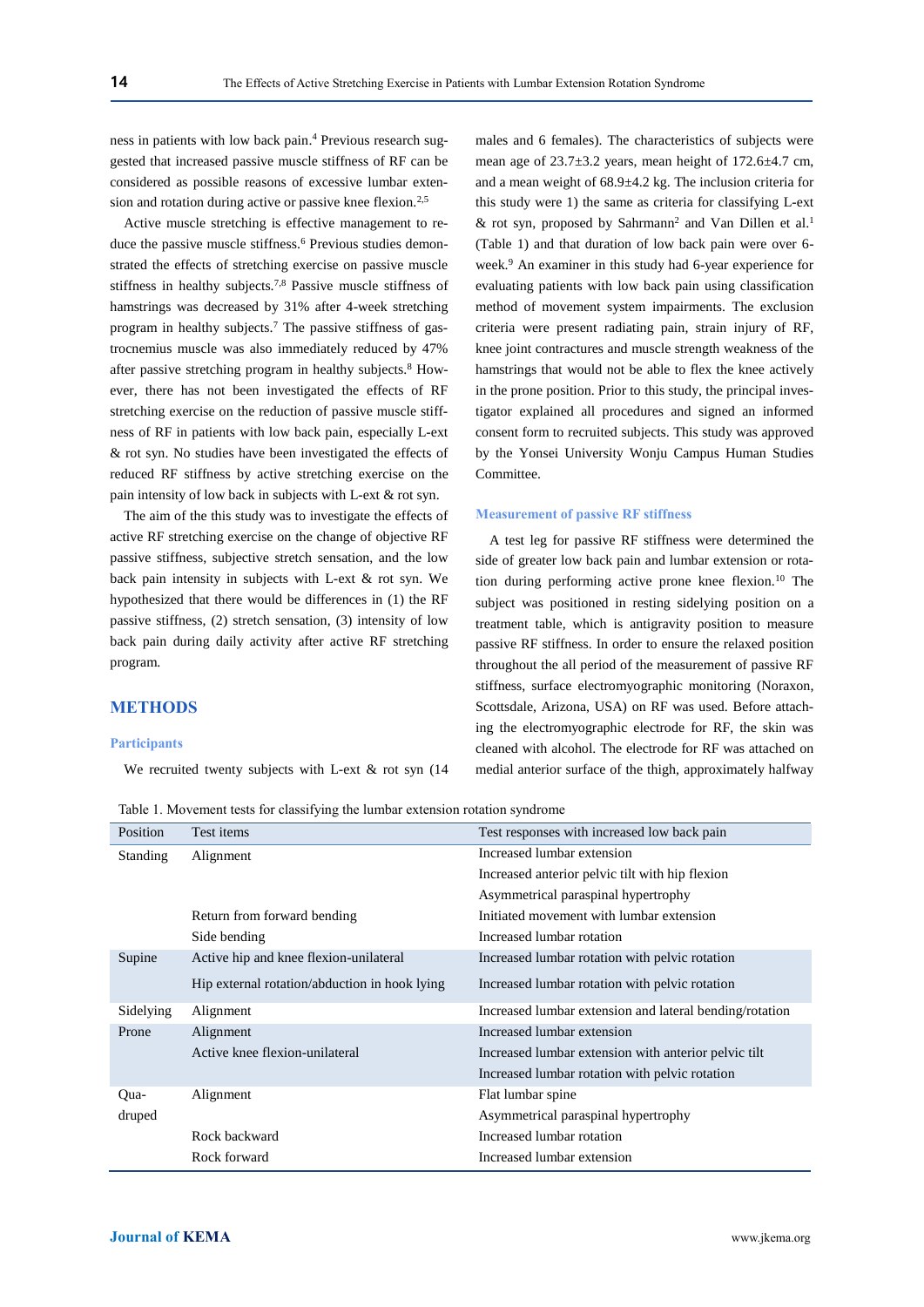between the hip and the knee.<sup>11</sup> Test leg was placed above non-test leg in sidelying position and then, supported by the sling with full hip and knee joint extension without hip abduction or adduction. Subject flexed hip and knee in nontest leg to 90 degrees for providing stability (Figure 1). Strain gauge (Noraxon, Inline Force sensor 320, Scottsdale, AZ) and electrogoniometer (Noraxon, Scottsdale, Arizona, USA) were used for measurement of change in passive muscle tension and for measurement of change in passive muscle length, respectively, because the definition of passive muscle stiffness is the change in tension per unit change in length. [12](#page-5-0) Data of surface electromyography, strain gauge and electrogoniometer were recorded using a wireless telemetry system (TeleMyo 2400T, Noraxon, Scottsdale, Arizona, USA) with a sampling frequency of 1,000 Hz. A bandpass filter of surface electromyography was used between 20 and 250 Hz. An electrogoniometer was placed the lateral side of the femur and the fibula of the test leg and then attached using tape to prevent movement artifact.<sup>[12](#page-5-0)</sup> Distal femur of test leg was stabilized by non-elastic strap so that hip joint was maintained at same position during passive knee flexion in sidelying. Proximal tibia of test leg was secured by non-elastic strap, connecting the motorized pulling machine using iron chain. Before recording the data, calibration of the electrogoniometer was performed at the hip flexion at 0 degree and knee flexion at 45 degrees. Motorized pulling machine pulled the test leg into knee flexion from 45 to 90 degrees while recording data of passive tension and angle of knee flexion. The reasons for recording the data from 45 to 90 degrees of knee flexion were two as follows: 1) Range of knee flexion between 45 and 90 degrees was sensitive to measure the through-range RF stiffness in pilot study, and 2) 45 and 90 degrees of knee flexion was mostly used in daily activit[y.](#page-4-0)<sup>2</sup> If increased RF muscle activity, severe pain or severe stretching sensations during



Figure 1. Measurement of passive stiffness of rectus femoris muscle.

the recording the data, data were discarded. Passive RF stiffness was collected at a speed of 5 degree/s.<sup>[13](#page-5-1)</sup> The mean value of the three trials of passive RF stiffness measurement was used for the data analysis. 30-second rest period were provided between measurements. Intrarater reliability of stiffness measurements was established to be high (intraclass correlation coefficient  $(3,1) = 0.98$ ) in this study.

#### **Measurement of subjective stretch sensation**

Subjective stretch sensation was measured using numerical rating scale before and after 6-week active stretching program.[14](#page-5-2) The subjects rated stretch sensation from "0" (no stretch sensation) to "10" (extremely severe stretch sensation) at end range during passive prone knee flexion with manual stabilization of pelvis using tester's hand.

#### **Measurement of low back pain intensity**

Low back pain intensity was measured using numeric rating scale before and after 6-week active stretching program.[14](#page-5-2) During daily activity in recent a week, the subjects rated pain intensity from "0" (no pain) to "10" (extremely severe pain).

## **Procedure**

Procedures of this study divided three parts; 1) prestretching period, 2) active stretching exercise period during 6-week, and 3) post-stretching period. All subjects were measured for passive RF stiffness, stretch sensation, and low back pain intensity in pre-stretching period and poststretching period.

In active stretching program during 6-week, subjects performed RF stretching exercise in half-kneeling position at home as follow steps; (1) Kneel onto the subject's knee of stretched leg on the folded towel with neutral hip joint and place opposite leg in front of subject with knee joint flexed at 90 degrees. (2) Grab subject's ankle of the stretched leg while holding the wall using opposite hand to maintain balance for half-kneeling. (3) Pull subject's ankle of the stretched leg to subject's buttocks during 30 seconds until subject can feel stretching sensation of anterior thigh (4) After 30 seconds stretching, rest for 30 seconds in half-kneeling position and then repeat two time.<sup>[14](#page-5-2)</sup> Previous study demonstrated that three trials with one trial for 30 seconds stretching is enough time for muscle stretching to reduce passive muscle stiffnes[s.](#page-4-4)<sup>6</sup> Active RF stretching exercise during 6-week was performed one session a day on 5 con-secutive days of the week.<sup>[15](#page-5-3)</sup> During intervention period, subjects were asked not to perform vigorous physical exercise and any stretching exercises. Stretching diary was gi-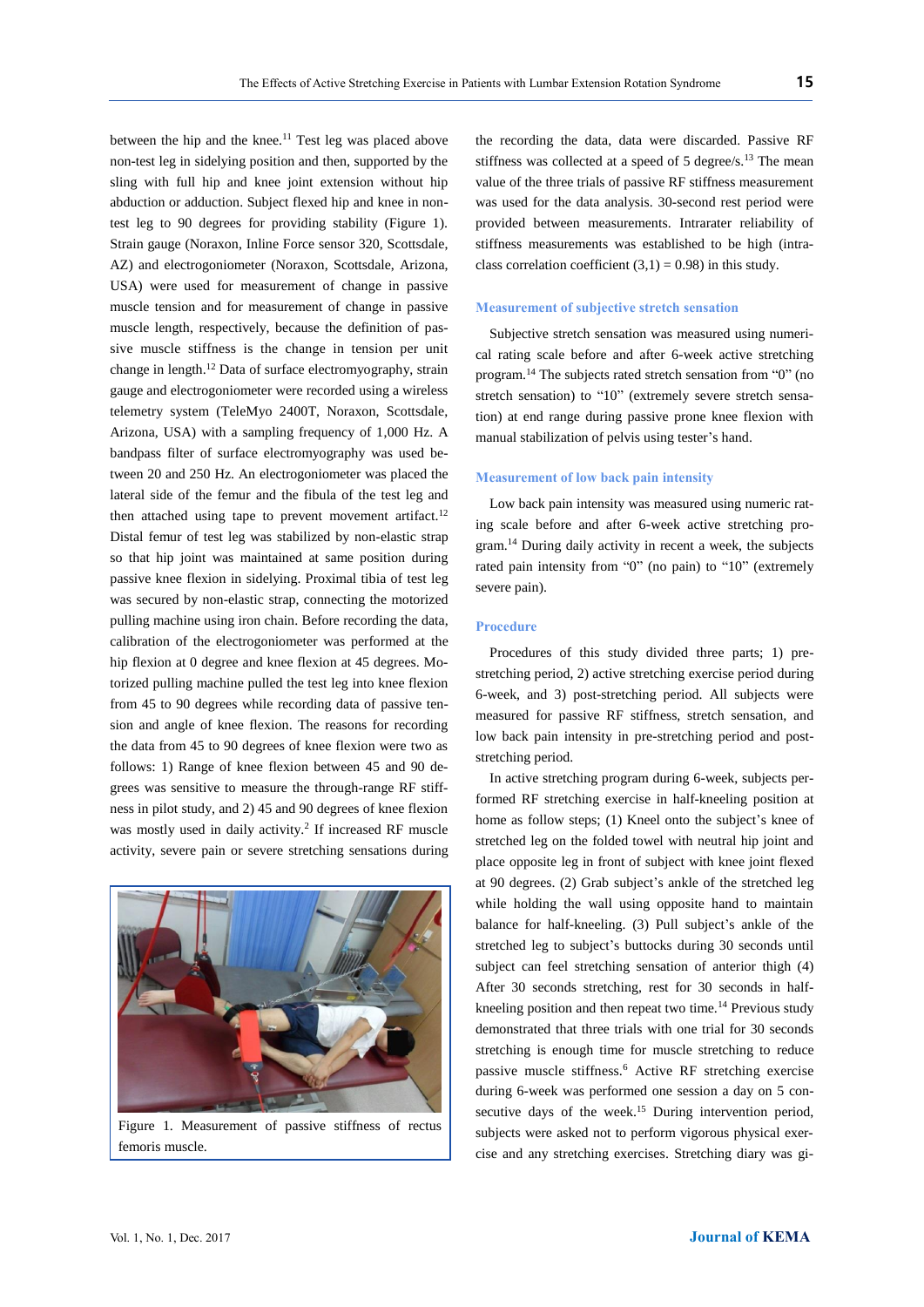

Figure 2. The change of passive stiffness of rectus femoris muscle between before and after 6-week stretching exercise.

ven out to each subject whether the stretching exercise was completed in a day or not throughout the intervention period. Consistency of the RF stretching exercise using stretching diary was calculated as number of participating day of RF stretching  $/ 30$  days $\times 100$ , representing the percentage.<sup>[16](#page-5-4)</sup>

#### **Statistical analysis**

To compare the differences of RF stiffness, stretch sensation and low back pain between pre- and post-6 week stretching, the paired *t*-test was used. The level of statistical significance was set at  $p<0.05$ . The statistical package for SPSS version 18.0 (SPSS, Inc., Chicago, IL, USA) was used for statistical analysis.

## **RESULTS**

Exercise compliance was 86% in the 6-week RF stretching exercise. Passive RF stiffness was significantly decreased in Figure 2. Passive stiffness in pre-stretching period and post -stretching period was 3.29±1.36 and 1.98±1.07 (mean±SD, N/degrees), respectively. Slope of passive RF stiffness was significantly decreased after 6-week active RF stretching exercise compared to pre-stretching period (mean difference, 1.83; 95% CI, 1.15 to 2.52; *p*<0.05).

Stretch sensation in pre-stretching period and post stretching period was  $5.39 \pm 1.54$  and  $3.56 \pm 0.86$  (mean $\pm$ SD), respectively. Stretch sensation of RF in prone position decreased significantly after active RF stretching period (mean difference, 1.84; 95% CI, 1.15 to 2.52; *p*<0.05).

Low back pain intensity during daily activity in prestretching period and post -stretching period was 5.1±0.8 and 5.0±0.6 (mean±SD), respectively. Low back pain intensity showed no significant difference after active RF stretching period (mean difference, 0.18; 95% CI, –0.01 to 0.57; *p*>0.05).

# **DISCUSSION**

Previous study suggested that increased stiffness of RF relative to lumbar spine is one of possible reasons for the compensatory lumbopelvic motion during knee flexion, resulting low back pain in patients with L-ext  $\&$  rot syn.<sup>[5,1](#page-4-3)0</sup> Therefore, this study demonstrate the effects of the active RF stretching exercise on the RF passive stiffness, stretch sensation, and perceived low back pain in patients with Lext & rot syn. To our knowledge, this is the first study to demonstrate that decreased RF stiffness and stretch sensation failed to reduce low back pain intensity in subject with L-ext & rot syn.

Present study demonstrated that 6-week RF stretching program was effective way to decrease passive stiffness and stretch sensation scale of RF. However, a previous study demonstrated that 2-week RF active stretching program fail to change in passive stiffness, although stretch sensation of anterior thigh significantly decreased.[14](#page-5-2) The difference between the results of our study and previous study is stretching duration, so that 6-week stretching duration is more effective than 2-week duration.[14](#page-5-2) Additionally, in a previous study, passive knee flexion during passive stiffness mea-surement was performed by examiner's hand,<sup>[14](#page-5-2)</sup> however, automatic motorized pulling machine was used for passive knee flexion in this study. Our study also measured through-range stiffness of RF than end-range stiffness in previous study.[14](#page-5-2) Through-range stiffness indicates the muscle stiffness assessed during passive lengthening at consistent slow velocities, therefore, can calculate more precisely of the viscoelastic components after stretching exercise.<sup>[17,](#page-5-5)[18](#page-5-6)</sup> Thus, assessment of through-range stiffness is more meaningful than end-range stiffness after stretching. Stretching duration, using the automatic motorized pulling machine, and measurement of through-range stiffness make the difference between the results of our study and previous study.[14](#page-5-2)

Previous study suggested that cause of low back pain in patients with L-ext & rot syn was compensatory lumbopelvic motions by altered motor control as well as biomechanical restriction such as relative increased stiffness of RF during prone knee flexion.<sup>[5](#page-4-3)</sup> Relative increased stiffness of RF than those of abdominal muscle and anterior supporting structure of lumbar spine, can lead to increased compensatory lumbopelvic motion pelvic during prone knee flexion.<sup>10</sup> However, although biomechanical restriction of RF was improved after active RF stretching exercise, there were no significant differences of low back pain intensity in present study. About these results, there are two possible explanations. First, altered motor control would be more suitable factor to influence the intensity of low back pain than RF stiffness, because the results of present study showed that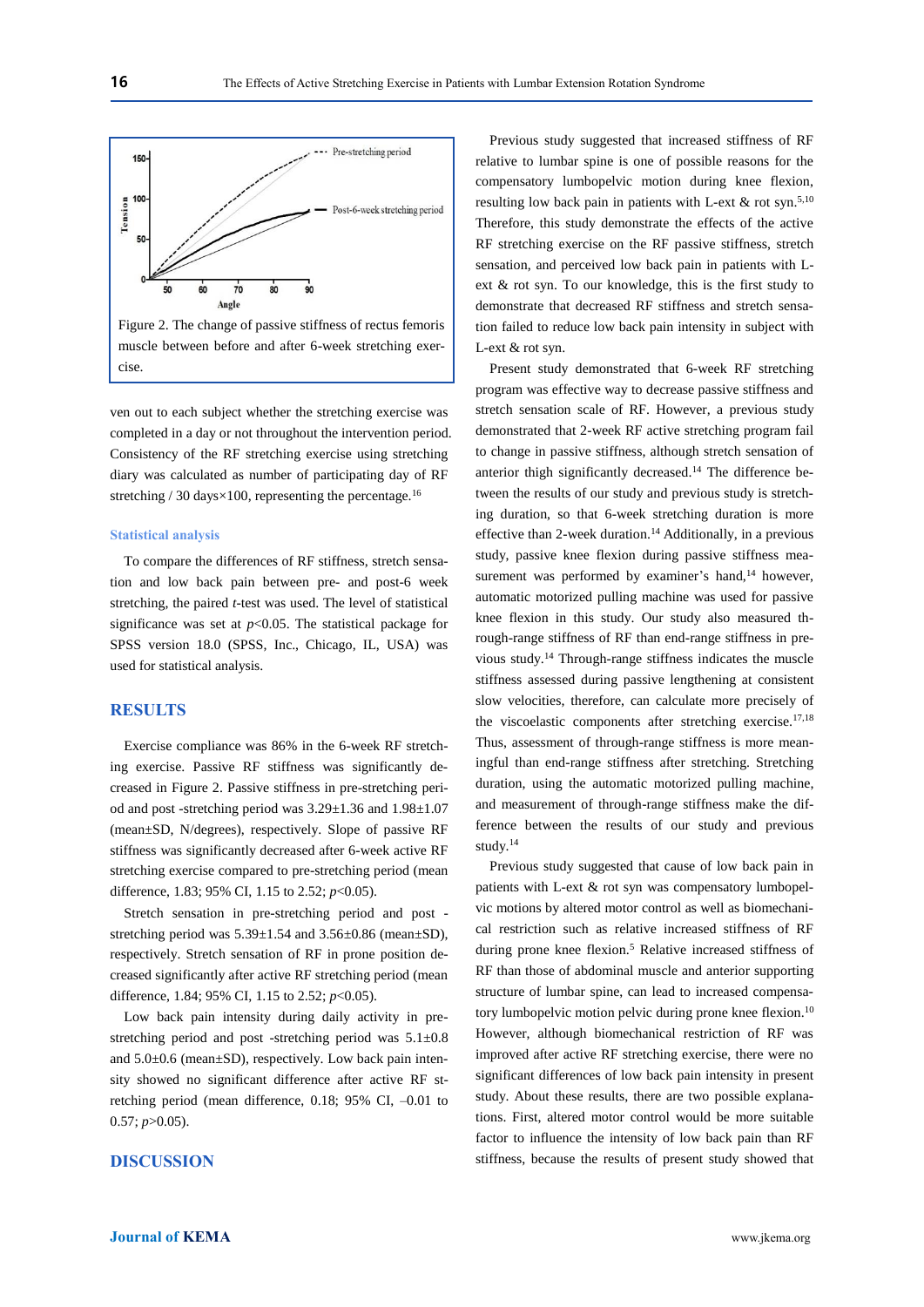the reduced RF passive stiffness failed to decrease the pain intensity. Therefore, motor control exercise to facilitate deep abdominal muscle contraction may be suitable exercise selection for reducing low back pain than only active RF stretching exercise.

Second explanation is that the amount of decreased RF passive stiffness was not enough to decrease the pain intensity of low back. That is, reduced relative stiffness of RF might be still greater than that of anterior supporting structure of lumbar spine and abdominal muscle in present study. Further study would be needed to investigate the effects of intervention for increased stiffness of anterior supporting structure of lumbar spine relative to RF stiffness on the improvement of low back pain in patients with L-ext & rot syn.

The present study has several limitations. First, we could not measure the stiffness of anterior structure of lumbar spine and abdominal muscle, thus relative stiffness between the RF and anterior structure of lumbar spine could not be compared. Second, we did not compare the effects of RF stretching exercise versus control exercise. Thus, further longitudinal study would be required to compare the effect of lumbopelvic stabilization exercise plus active RF stretching exercise on the reduced pain intensity in subjects with L-ext & rot syn.

## **CONCLUSIONS**

This study demonstrated that the 6-week active RF stretching exercise can decrease the passive RF stiffness and stretch sensation, but fail to reduce the intensity of low back pain in daily activity. Based on these results, the biomechanical restriction such as increased RF stiffness may be not one of the causative factors contributing the severity of low back pain in patients with L-ext & rot syn. Thus, we recommend for clinicians to apply lumbar stabilization exercise or motor control exercise than only stretching exercise when designing the exercise program and managing the patients with L-ext & rot syn.

## **Key Points**

**Question** Can active rectus femoris stretching exercise during 6-week reduce passive muscle stiffness of rectus femoris and low back pain in patients with lumbar extension rotation syndrome?

**Findings** Active rectus femoris stretching exercise during 6 week significantly reduced the passive stiffness of rectus femoris muscle and subjective stretch sensation. However, active rectus femoris stretching exercise could not decreased the low back pain intensity.

**Meaning** Passive stiffness of rectus femoris muscle may not be possible reason for reducing the low back pain intensity during daily activity in patients with lumbar extension rotation syndrome.

#### **Article information**

Conflict of Interest Disclosures: None. Funding/Support: None. Acknowledgment: None.

## **REFERENCES**

- 1. Van Dillen LR, Sahrmann SA, Norton BJ, et al. Reliability of physical examination items used for classification of patients with low back pain. *Phys Ther.* 1998;78(9): 979-988.
- <span id="page-4-0"></span>2. Sahrmann SA. Diagnosis and treatment of movement impairment syndromes. St Louis, MO: Mosby Inc; 2002.
- <span id="page-4-1"></span>3. Mueller MJ, Maluf KS. Tissue adaptation to physical stress: a proposed "Physical Stress Theory" to guide physical therapist practice, education, and research. *Phys Ther.* 2002;82(4):383-403.
- <span id="page-4-2"></span>4. McDonald CM. Limb contractures in progressive neuromuscular disease and the role of stretching, orthotics, and surgery. *Phys Med Rehabil Clin N Am.* 1998;9(1):187- 211.
- <span id="page-4-3"></span>5. Scholtes SA, Gombatto SP, Van Dillen LR. Differences in lumbopelvic motion between people with and people without low back pain during two lower limb movement tests. *Clin Biomech (Bristol, Avon)*. 2009;24(1):7-12.
- <span id="page-4-4"></span>6. Ryan ED, Herda TJ, Costa PB, et al. Determining the minimum number of passive stretches necessary to alter musculotendinous stiffness. *J Sports Sci.* 2009;27(9):957- 961.
- <span id="page-4-5"></span>7. Marshall PW, Cashman A, Cheema BS. A randomized controlled trial for the effect of passive stretching on measures of hamstring extensibility, passive stiffness, strength, and stretch tolerance. *J Sci Med Sport.* 2011;14 (6):535-540.
- <span id="page-4-6"></span>8. Morse CI, Degens H, Seynnes OR, Maganaris CN, Jones DA. The acute effect of stretching on the passive stiffness of the human gastrocnemius muscle tendon unit. *J Physiol.* 2008;586(1):97-106.
- <span id="page-4-7"></span>9. Van Dillen LR, Sahrmann SA, Norton BJ, Caldwell CA, McDonnell MK, Bloom NJ. Movement system impairment-based categories for low back pain: stage 1 validation. *J Orthop Sports Phys Ther.* 2003;33(3):126-142.
- 10. Park KN, Cynn HS, Kwon OY, et al. Effects of the abdominal drawing-in maneuver on muscle activity, pelvic